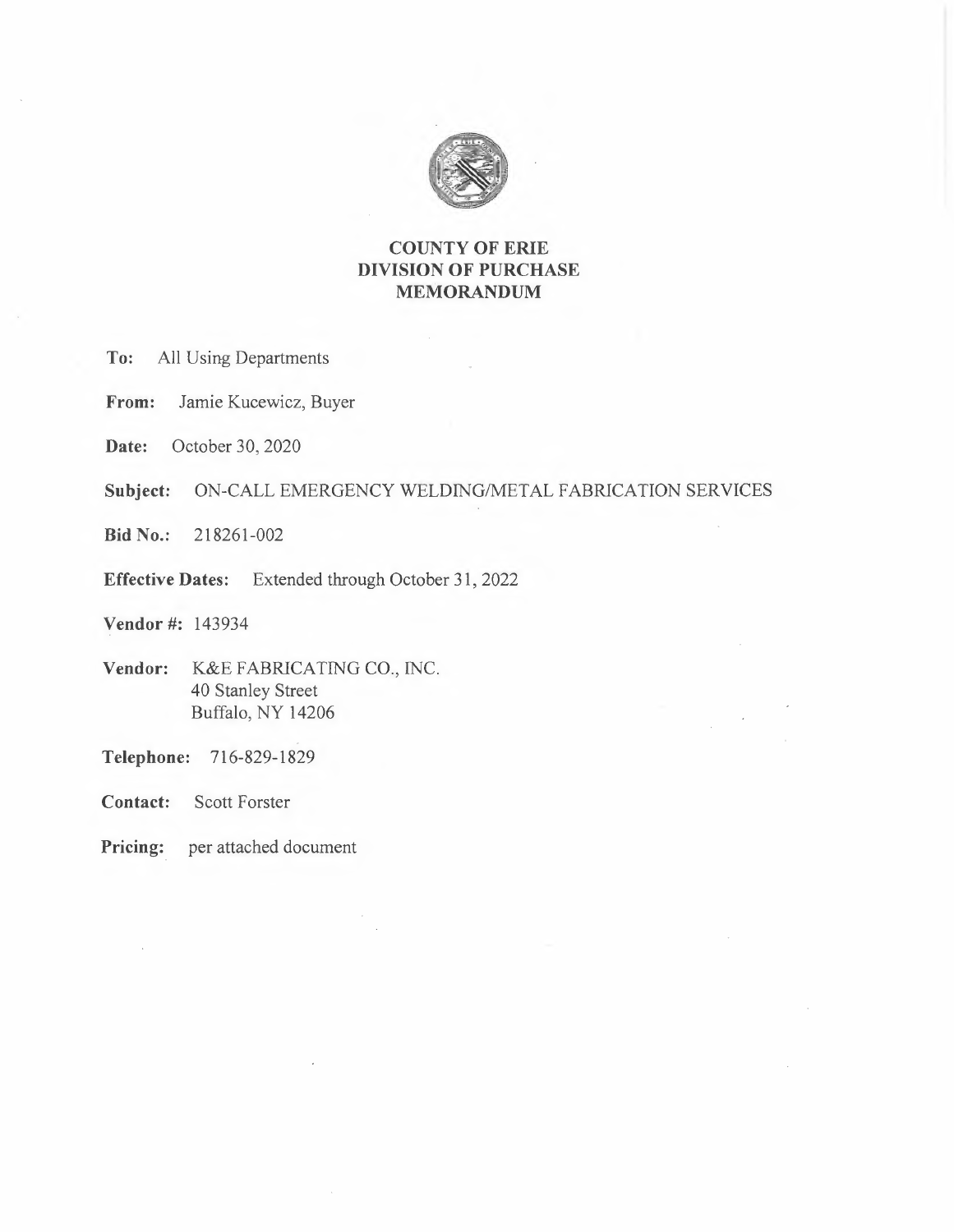

October 27, 2020

K&E Fabricating Company, Inc. 40 Stanley Street Buffalo, NY 14206 Attn: John E. Housel

# **Re: Bid #218261-002 - "On-Call Emergency Welding/Metal Fabrication Services"**

Dear Mr. Housel:

The County of Erie wishes to extend this agreement for an additional contract period, through October 31, 2022, under the same prices, terms and conditions as the original agreement.

Extension is provided for per paragraph 26, Page 5 of 6 of the "Instructions to Bidders". This offer is for your immediate consideration and acceptance. Please indicate below whether you agree to extend or do not wish to extend. Please respond **within seven days upon receipt of this request.** 

After approval and execution by the County, a fully signed copy will be returned to you for your files.

X Yes, I agree to extend No, I do not wish to extend

Company Name: K&E Fabricating Co., Inc.

| Company Name:                                                       | <u> K&amp;E Fabricating Co., Inc.</u> |  |
|---------------------------------------------------------------------|---------------------------------------|--|
| Representative (Please print): John E Housel Title: General Manager |                                       |  |
| Signature: Jelm 8. Hommel Date: 10/28/2020                          |                                       |  |

Sincerely,

James D. Kucewicz Buyer

Vallie M. Ferraraccio Director of Purchase

RATH BUILDING• 95 FRANKLIN STREET• BUFFALO, **N.Y. •** 14202 • OFFICE: (716) 858-6395 • FAX: (716) 858-6465 • WWW.ERIE.GOV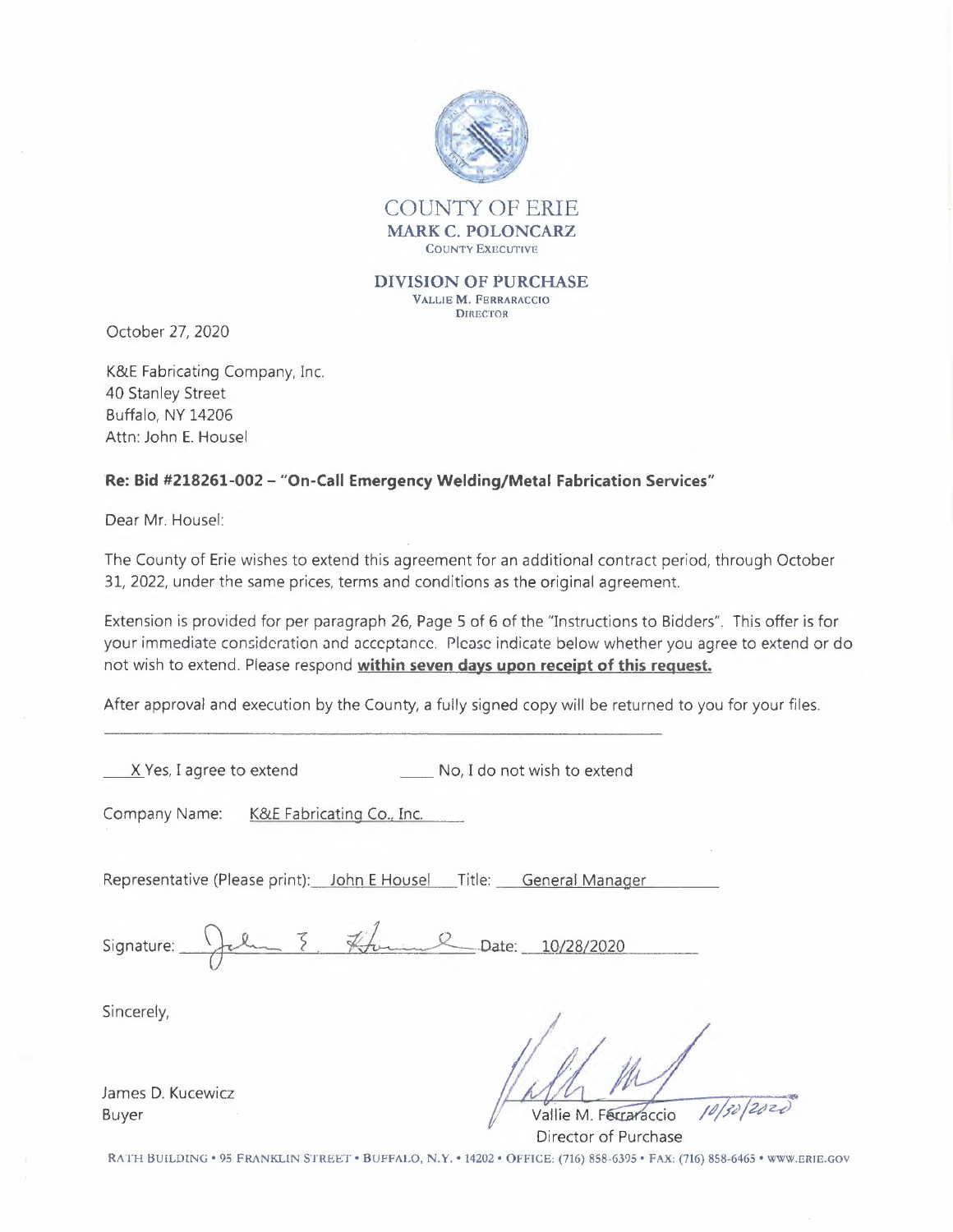EXHIBIT "F"



# **County of Erie MARK** C. POLONCARZ COUNTY EXECUTIVE

DIVISION OF PURCHASE

# **STANDARD AGREEMENT**

This AGREEMENT, made as of the 15<sup>th</sup> DAY OF FEBRUARY, 2019

by and between K&E FABRICATING CO., INC.

of 40 STANLEY STREET. BUFFALO, NY 14206

herein after referred to as the Contractor, and the County of Erie, a municipal corporation of the State of New York, hereinafter referred to as the County:

WHEREAS, in accordance with public open competitive bidding, sealed proposals were received and publicly opened by the County of Erie, Division of Purchase

on OCTOBER 15, 2018 at 11:00AM

for: ON-CALL EMERGENCY WELDING/ METAL FABRICATION SERVICES

WHEREAS, the bid of the Contractor submitted in accordance therewith, the labor rate of \$116.25 and 20% overhead & profit, was the lowest responsible bid submitted; and

WHEREAS, a contract is hereby awarded *to* the Contractor by the County, in accordance with the provisions therein contained; and

WHEREAS, the Notice to Bidders and Specifications make provisions for entering into a proper and suitable contract in connection therewith;

NOW, therefore, the Contractor does hereby for its heirs, executors, administrators and successors agree with the County of Erie that, the Contractor shall for the consideration mentioned, and in the manner set forth in Accepted Invitation to Bid No. 218261-002., Specifications and Provisions of Law annexed hereto and forming a part of this contract, furnish the equipment and materials and perform the work and services described in the Accepted Bid for the above sum.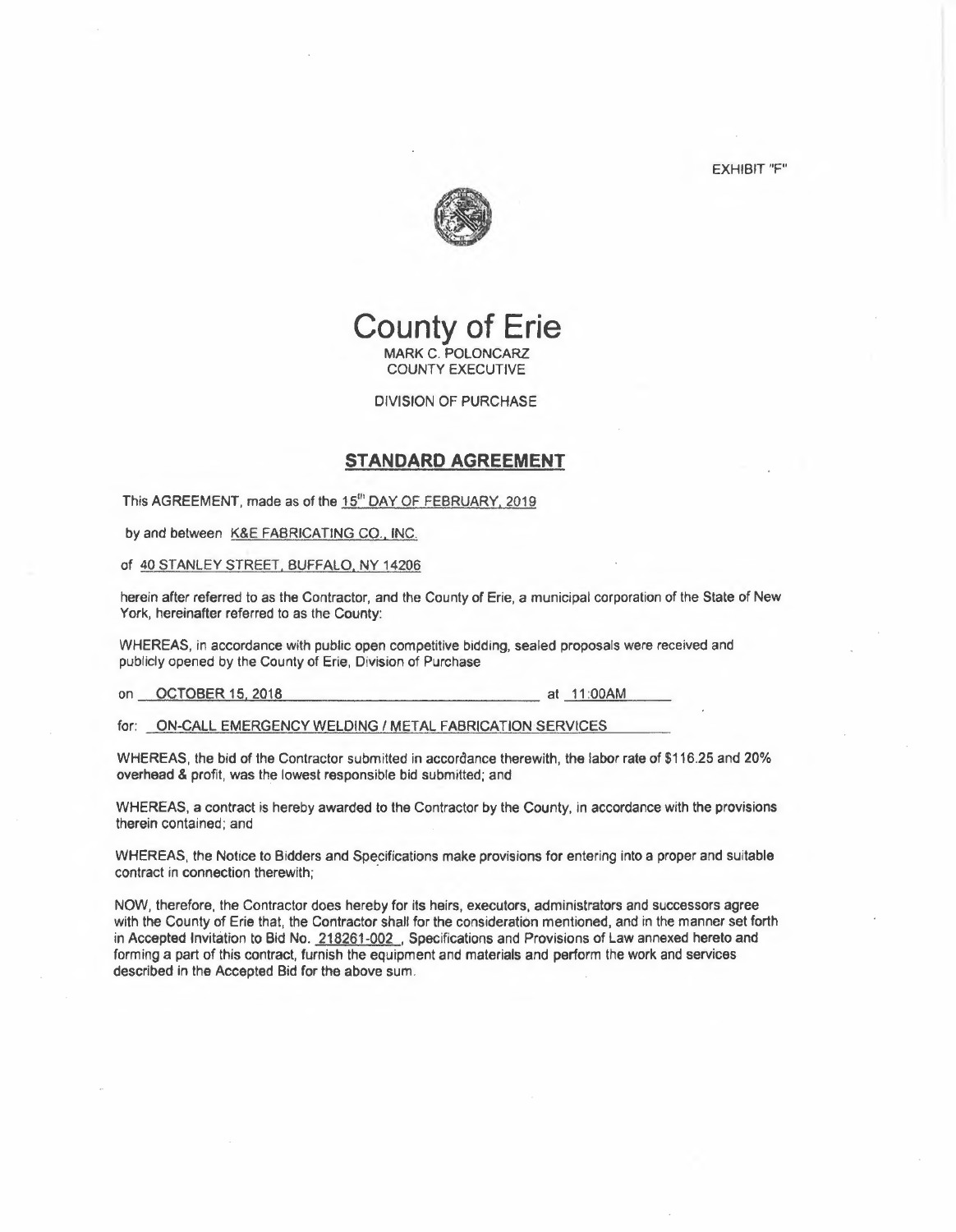| Paid monthly upon presentation of invoices.   |
|-----------------------------------------------|
| Upon delivery, completion and approval of the |
| work, as per specifications.                  |

Please refer to the Invitation to Bid (Page 1) and the Instructions to Bidders which are part of this agreement.

IN WITNESS THEREOF, the parties hereto have hereunto set their hands and seals the day and year first above written.

Date

COUNTY OF ERIE CONTRACTOR: K&E FABRICATING CO., INC

by Mau Withor marc UHTES

Title propect manager

Date  $2 - 70 - 19$ 

APPROVED AS TO FORM

Assistant County Attorney County of Erie, New York

by  $\overline{\phantom{a}}$ Director of Purchase

Date \_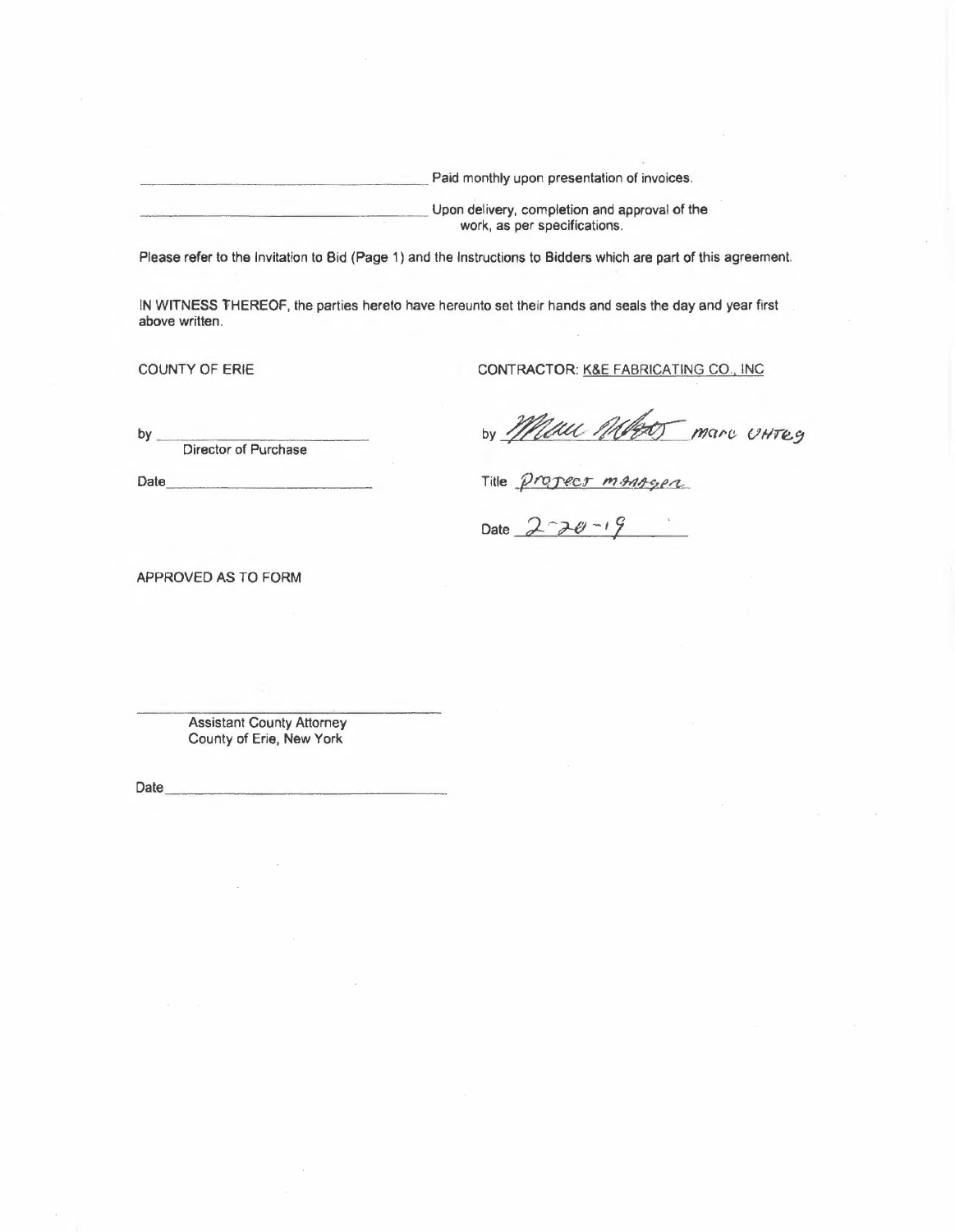

# **COUNTY OF ERIE MARK C. POLONCARZ COUNTY EXECUTIVE DIVISION OF PURCHASE INVITATION TO BID**

Bids, as stated below, will be received and publicly opened by the Division of Purchase in accordance with the attached specifications. FAX bids are unacceptable. Bids must be submitted in a sealed envelope to:

> County of Erie Division of Purchase Attention: JAMES O. KUCEWICZ, BUYER (716) 858-6336 95 Franklin Street, Room 1254 Buffalo, New York 14202-3967

NOTE: Lower left hand corner of envelope <u>MUST</u> indicate the following:<br>BID NUMBER: 218261-002

OPENING DATE: OCTOBER 15, 2018 TIME: 11:00AM

FOR: ON-CALL EMERGENCY WELDING/METAL FABRICATION SERVICES

NAME OF BIDDER: K&E Fabricating Co., Inc.

If you are submitting other Invitations to Bid, each bid must be enclosed in a separate envelope.

Following EXHIBITS are attached to and made a part of the bid specifications, and part of any agreement entered into pursuant to this Invitation to Bid:

| $\frac{X}{X}$            | <b>EXHIBIT "A"</b> | - Assignment of Public Contracts                            |
|--------------------------|--------------------|-------------------------------------------------------------|
|                          | <b>EXHIBIT "B"</b> | - Purchases by Other Local Governments or Special Districts |
| $\frac{\sqrt{N/A}}{N/A}$ | <b>EXHIBIT "C"</b> | - Construction/Reconstruction Contracts                     |
|                          | <b>EXHIBIT "D"</b> | - Bid Bond (Formal Bid)                                     |
|                          | EXHIBIT "E"        | - Bid Bond (Informal Bid)                                   |
| $\frac{X}{X}$            |                    | EXHIBIT "EP" - Equal Pay Certification                      |
|                          | <b>EXHIBIT "F"</b> | - Standard Agreement                                        |
|                          | <b>EXHIBIT "G"</b> | - Non-Collusive Bidding Certification                       |
|                          | EXHIBIT "H"        | - MBE/ WBE Commitment                                       |
|                          |                    | <b>EXHIBIT "IC" - Insurance CLASSIFICATION "A"</b>          |
|                          |                    | EXHIBIT "P" & EXHIBIT "PBI" - Performance Bond              |
| X                        |                    | EXHIBIT "PW" - NYS Prevailing Wage                          |
|                          |                    | EXHIBIT "Q" - Confined Space Program Certification          |
|                          |                    |                                                             |

(Rev. 1/00)

ERIE COUNTY OFFICE BUILDING, 95 FRANKLIN STREET, BUFFALÇl, NEW YORK 14202 (716) 858-6336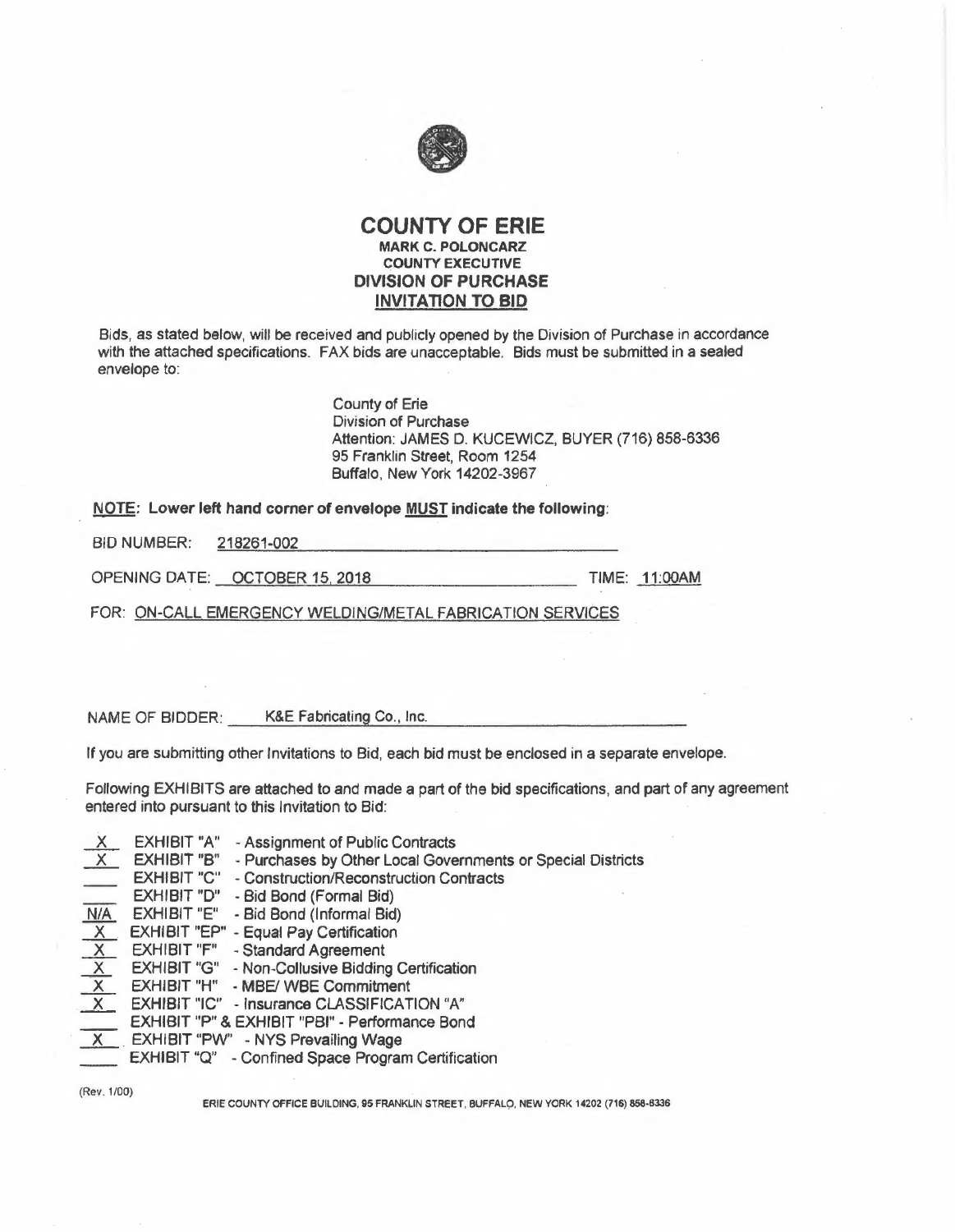EXHIBIT"G"

# **-county of Erie DIVISION OF PURCHASE NON-COLLUSIVE BIDDING CERTIFICATION**

By submission of this bid, each bidder and each person signing on behalf of any bidder certifies, and in the case of a joint bid each party thereto certifies as to its own organization, under penalty of perjury, that to the best of his knowledge and belief:

(1) the prices in this bid have been arrived at independently without collusion, consultation, communication, or agreement, for the purpose of restricting competition, as to any matter relating to such prices with any other bidder or any competitor;

(2) unless otherwise required by law, the prices which have been quoted in this bid have not been knowingly disclosed by the bidder and will not knowingly be disclosed by the bidder prior to opening, directly or indirectly, to any other bidder or to any competitor; and

(3) no attempt has been made or will be made by the bidder to induce any other person, partnership or corporation to submit or not to submit a bid for the purpose of restricting competition.

> **. NOTICE**  (Penal Law, Section 210.45)

IT IS A CRIME, PUNISHABLE AS A CLASS A MISDEMEANOR UNDER THE LAWS OF THE STATE OF NEW YORK, FOR A PERSON, IN AND BY A WRITTEN INSTRUMENT, TO KNOWINGLY MAKE A FALSE STATEMENT, OR TO MAKE A FALSE STATEMENT, OR TO MAKE A STATEMENT WHICH SUCH PERSON DOES NOT BELIEVE TO BE TRUE.

#### BID NOT ACCEPTABLE WITHOUT FOLLOWING CERTIFICATION:

Affirmed under penalty of perjury this \_\_3rd \_\_\_\_ day of \_\_October \_\_\_\_\_\_\_, 20 18 , 20 18 TERMS net 30 DELIVERY DATE AT DESTINATION FIRM NAME K&E Fabricating Co., Inc. ADDRESS 40 Stanley St Buffalo, New York ZIP 14206 FIRM NAME K&E Fabricating Co., Inc.<br>ADDRESS 40 Stanley St<br>AUTHORIZED SIGNATURE<br>AUTHORIZED SIGNATURE<br>TYPED NAME OF AUTHORIZED SIGNATURE Scott Forster TYPED **NAME** OF AUTHORIZED SIGNATURE Scott **Forster**  TITLE Project Manager TELEPHONE NO.

(Rev.1/2000)

ERIE COUNTY OFFICE BUILDING, 95 FRANKLIN STREET, BUFFALO, NEW YORK 14202 (716) 858-6336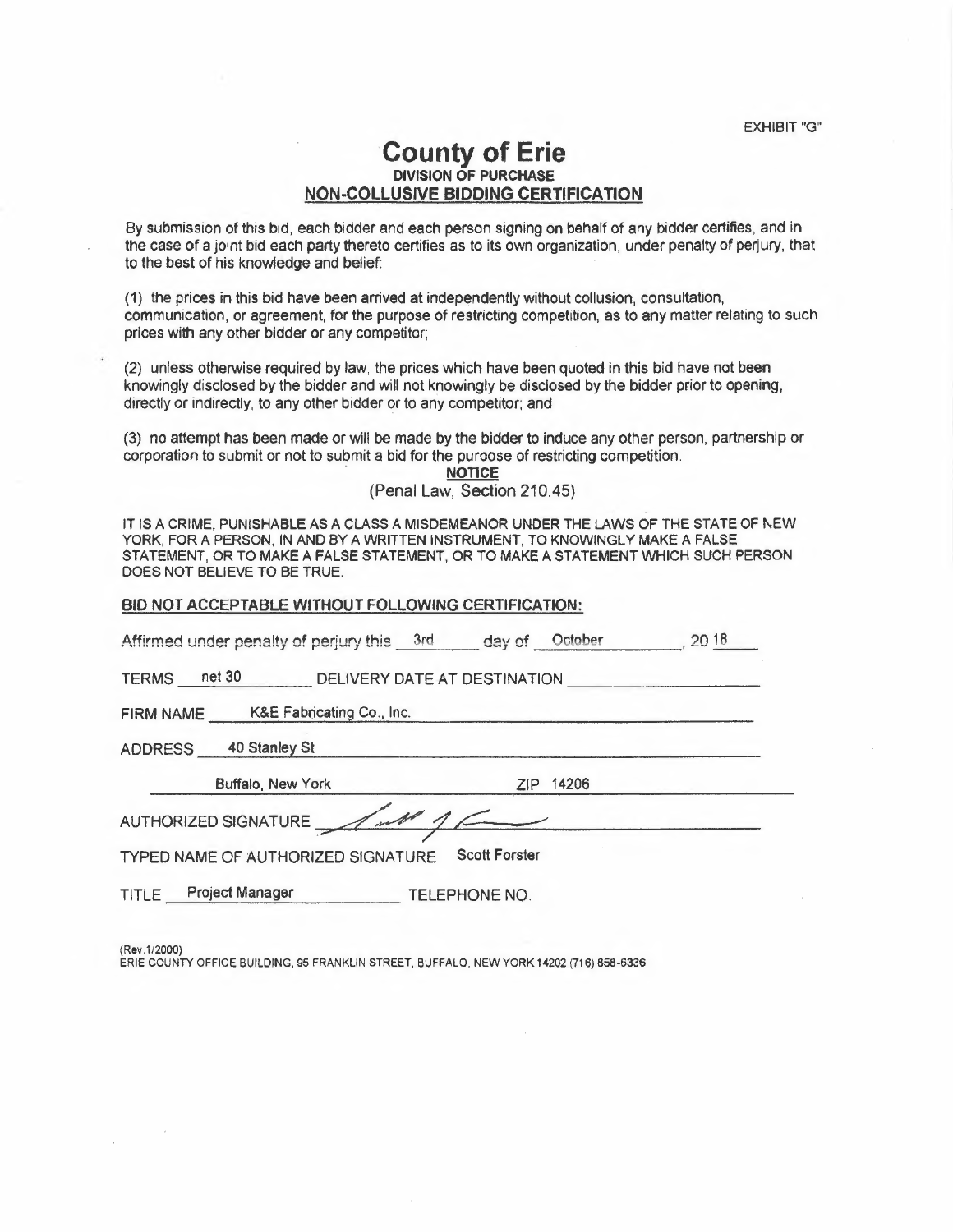# County of Erie **DIVISION OF PURCHASE BID SPECIFICATIONS**

**Page 2** of **6 Pages** 

# BID NO. 218261-002

Ship to: Attention:

Ship Via: Date Required at Destination:

| Address:           |               |                     |                                                                   |                             |                       |
|--------------------|---------------|---------------------|-------------------------------------------------------------------|-----------------------------|-----------------------|
| <b>ITEM</b><br>NO. | QUAN<br>-TITY | $\mathbf{C}$<br>U/M | CATALOG NO./DESCRIPTION                                           | <b>UNIT</b><br><b>PRICE</b> | <b>TOTAL</b><br>PRICE |
|                    |               |                     | Erie County is seeking a vendor to provide on-call welding and    |                             |                       |
|                    |               |                     | metal fabrication services per the attached specifications.       |                             |                       |
|                    |               |                     | Term of the contract is November 1, 2018 through October 31, 2020 |                             |                       |
|                    |               |                     | Please provide pricing on the Proposal page                       |                             |                       |
|                    |               |                     |                                                                   |                             |                       |
|                    |               |                     |                                                                   |                             |                       |
|                    |               |                     |                                                                   |                             |                       |
|                    |               |                     |                                                                   |                             |                       |
|                    |               |                     |                                                                   |                             |                       |
|                    |               |                     |                                                                   |                             |                       |
|                    |               |                     |                                                                   |                             |                       |

**NOTE:** Bid results cannot be given over the phone. All requests for bid results should be submitted in writing or faxed to:

**ERIE COUNTY DIVISION OF PURCHASE**  Freedom of Information Officer 95 Franklin Street, Rm. 1254 Buffalo, NY 14202 FAX#: **716/858-6465** 

# **NAME OF BIDDER**

K&E Fabricating Co., Inc

(Rev. 9/95)

ERIE COUNTY OFFICE BUILDING, 95 FRANKLIN STREET, BUFFALO, NEW YORK 14202 (716) 858-6395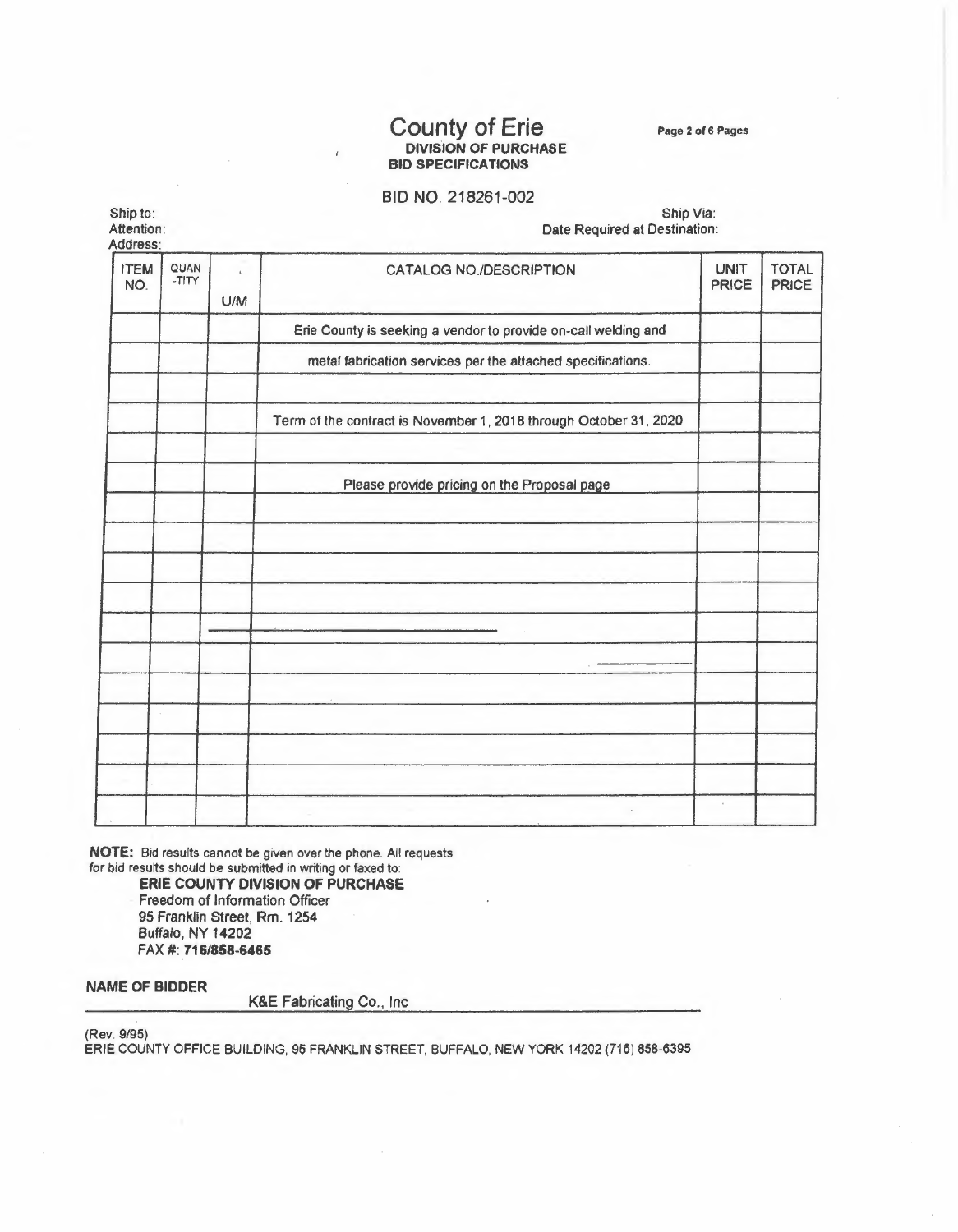#### **Specification for On-Call Emergency Welding/Metal Fabrication Services at all County of Erle Facilities.**

**Erie** County **Department of Public Works 95** Franklin **St. Buffalo N. Y. 14202** 

#### **Article** I - **General Information and Scope of Work**

1001.1 Erie County Department of PublicWorks requires a Full Service /On call contract to provide Welding, Metal Fabrication and Machine Shop services utilizing all labor, parts material, tools, equipment, and work practices in strict accordance with all applicable codes and standards. Transportation and supervision necessary to fabricate and install metal materials at all Erie County owned buildings as directed by the County of Erie representative during the contract term.

**1001.2 -** All work must conform to the latest edition of the International Building Code and local laws.

**1001.3 -** Contract is for a 2-year term from November 1, 2018 to October 31, 2020.

1001.4 - Contractor must be able to provide service 24 hr. /day - 7 days /week and be able to respond within 1 Hr. and be on site within 2 hrs. from time of call by a County of Erie representative. Contractor to provide 24 hour emergency number. Emergency service calls shall be defined as a condition affecting the welfare of the public or the welfare of inmates in a correctional facility which cannot wait regular scheduling.

Contractor to respond to regular service calls by scheduling of work to occur within forty-eight (48) hours after consultation and site visit with County of Erie representative.

The contractor must be able to perform planned and emergency service offabrícation / installation and repair welding work in all County of Erie Facilities including Erie County Holding Center, Erie County Correctional Facility and Erie County Youth Detention facility.

**1001.5 -** Contractor working in a correctional facility must have personnel capable of passing criminal background check which will require driver's license and social security number. Contractor's staff must wear photo identification displaying company name and employee name on their person when performing work in County facilities. Contractor must follow security regulations in attached security document.

**1001.6-** The county reserves the right to terminate ( 60 Day written notice) at any time, for any reason, or suspend any part of the services described herein when conditions change, operation of a county facility is reduced or discontinued or other similar circumstances take place. In the event of such termination or suspension, payments for services shall suspend without penalty.

**1001.7** -Any work performed under this specification must be at current prevailing rate and contractor . is responsible to provide certified payroll as required by New York **State** Depa rt ment of Labor for every invoice submitted for payment.

**1001.8 -** The contractor must be fully licensed to work in the City of Buffalo and any of the towns and villages in Erie County.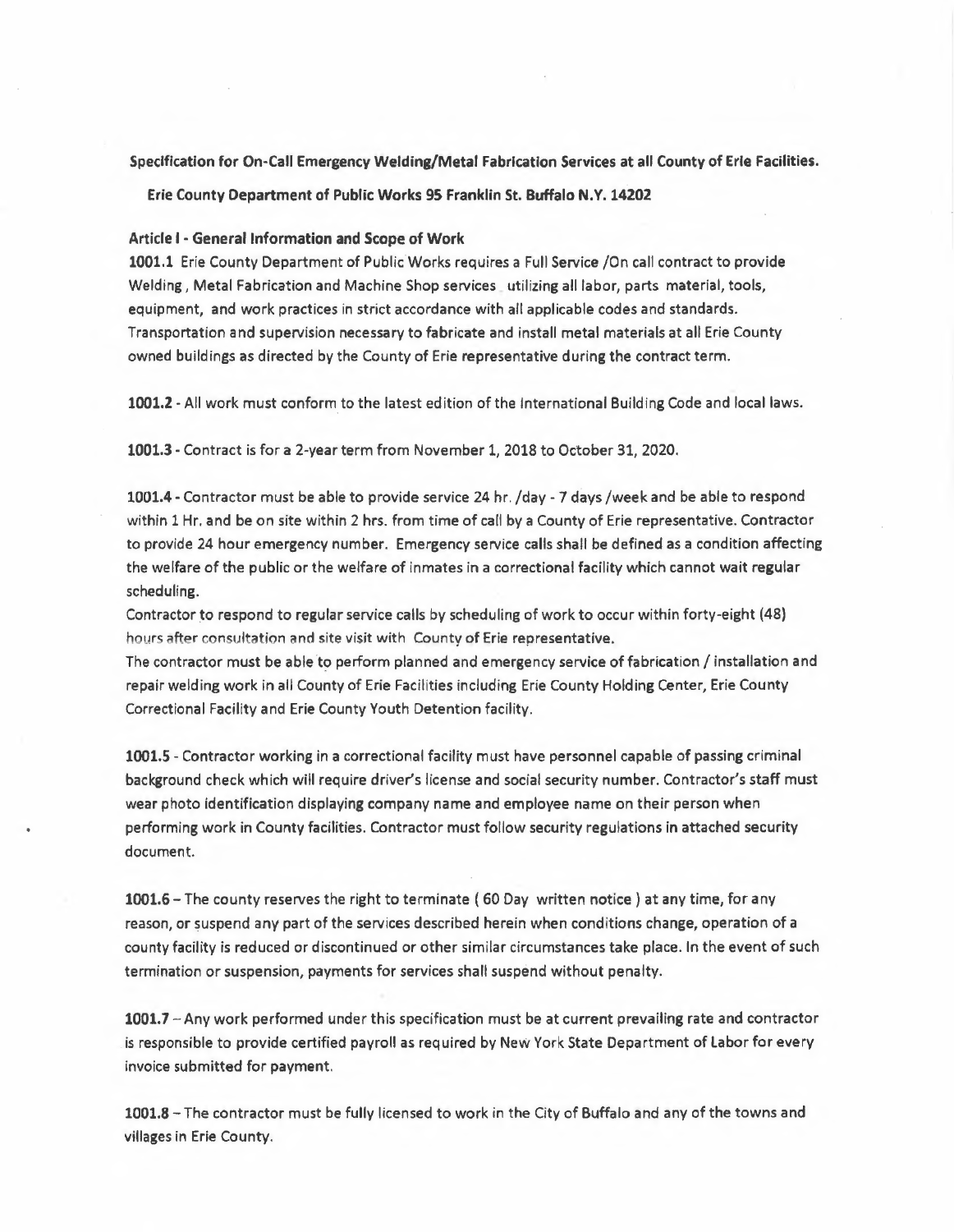### Article II - Qualifications / Requirements

**2001.1 -** Contractor shall have been a qualified welding service organization in installation and management and in active operation for a minimum of 10 Years. The bidder shall furnish with his bid, a statement that he has in his employ and under his supervision, the necessary personnel and he possesses resources located within the County *of* Erie, to properly fulfill all the services and conditions required under these specifications. The contract will be awarded to a contractor whose primary business is Welding and Metal Fabrication The experience questionnaire attached must be submitted at time of bid.

**2001.2 -** The contractor must have a flawless record with the Department of Labor, any infractions within the past 10 years, specifically regarding prevailing rate will disqualify the bidder.

**2001.3** Contractor to provide quality workmanship and material and be subject to inspection by Erie County Department of Public Works representative.

**2001.4 -** Contractor must provide photographic documentation prior to and completion of restoration work.

**2001.5 -** Contractor is responsible to obtain burn permit from Erie County representative prior to any welding, burning, soldering in **a** County of Erie facility and discuss scope of work to enable engineering personnel to disable facility fire alarm system. Fire watch is required during the time period that the alarm system is disabled. Upon completion of work notify engineering to enable fire alarm system for required zone.

**2001.6 -** Contractor to have in his possession portable welding machine(s), with the ability of said machine to meet the emergency service call two (2) hour on-site response time as previously specified. Portable welding machine must be able to be transported by contractor through facilities including walked up stairs and transported in elevators.

Contractor shall include with bid a certification listing all available equipment relating to these bid specifications.

Contractor shall have single source responsibility. No portion of the work shall be subcontracted or assigned.

Contractor shall remove and dispose of all extra material and debris from the work site. The premises must be left clean at all times.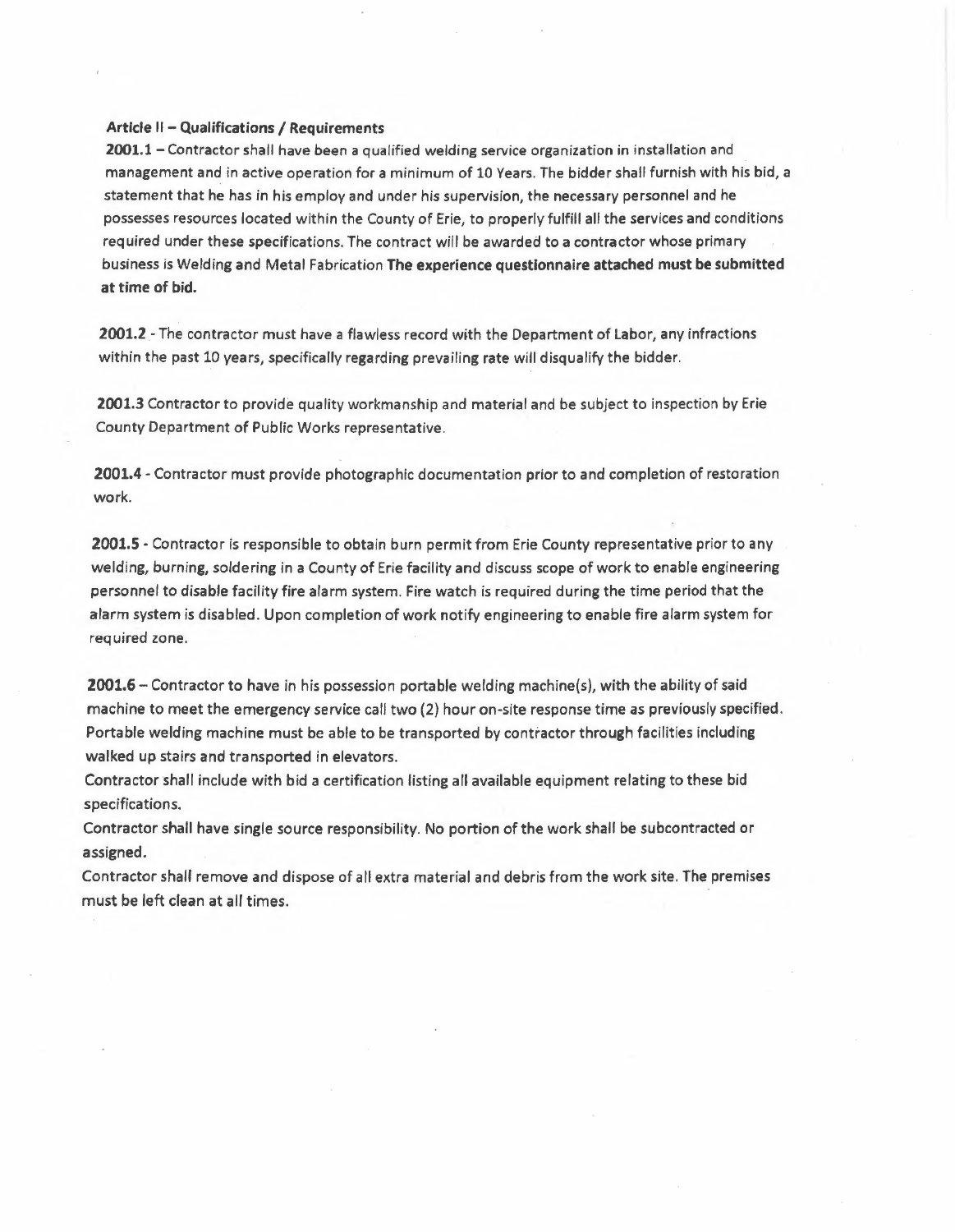### **Article** Ill

#### **3001,1- Performance Capabilities**

Welding - Mig. Tig. Arc (specializing in aluminum and stainless) including portable machines.

Shearing  $-$  ½" x 10 foot capacity steel,  $\frac{3}{4}$  "x10 foot capacity aluminum, 3/8"x 10 foot capacity stainless steel.

Bending and Forming - 230 ton hydraulic press brake, 1/2" x 10 foot length, 1/4" x 12 foot length. Plate Rolling  $-1/2$  "thick x 72" long.

Punching Capacity-1-7/16" diameter through 7/8" thick plate.

Angle Sheering - 6" x 6" x ½" Cold **sawing,** tube bending, Pipe bending, flame Cutting, Plasma cutting. Metal Fabrication - security **gates, railings,** metal cabinetwork, scaffolds, bins, hoods, chutes.

# **Article IV**

# **4001.1 - Guarantee**

The contractor shall guarantee all workmanship and parts furnished and installed under this contract against defect for (1) year beginning after the acceptance by the County, including all labor, parts and travel time. Defects will be repaired or replaced at no charge to the County.

### **Article V**

#### 5001.1 - Payment Schedule

Payment for services to be made in arrears upon receipt of service reports, certified payroll and invoice. Copies of invoices for material and equipment will be required when requested by Erie County

**Article VI - Attachments** 

l. Proposal Construction Work

2. Experience Questionnaire

3. Security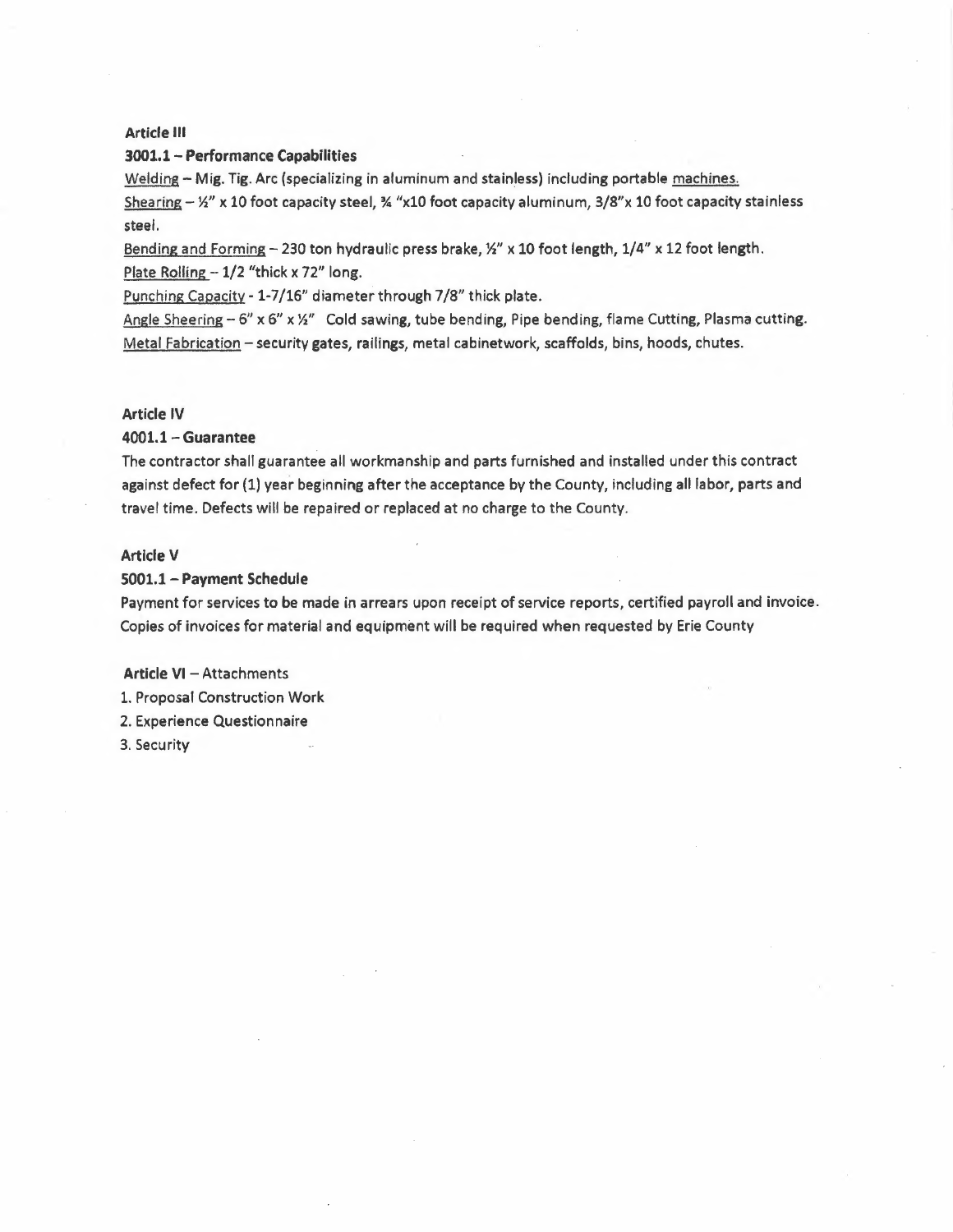#### K&E Fabricating Co., Inc.

## *NAME OF BIDDER*

# **PROPOSAL FOR:**

# **CONSTRUCTION WORK**

# **On- Call Emergency Welding / Metal Fabrication Services All County Owned Buildings**

Pursuant to and in compliance with your advertisement for Bids, the undersigned offers to furnish all materials, labor, supplies, equipment, transportation and other facilities necessary for Welding/Fabrication construction work as required by and in strict accord with the contract documents entitled: 'On-Call Emergency Welding/Metal Fabrication Services" including all Addenda for the following rates:

# **LABOR RATES**

Regular Hourly Labor Rate \$116.25

After Hours / Weekend Rate \$166.70

Holiday Rate \$216.80

# Base Bid: Contractor's Percentage of Overhead and Profit

Where so indicated on the Bid Proposal Form, the amount of the base bid shall be expressed in both words and figures. Where there is a discrepancy between the stipulated amount expressed in words and the stipulated amount expressed in figures, the words shall govern.

If applicable, write fractions as decimals and round to the nearest tenth.

| <b>BASE BID:</b> | $7\%$ . | twentv | percent) |
|------------------|---------|--------|----------|
|                  |         |        |          |

#### **Notes:**

- **Vendor invoice must list separately labor, materials, equipment charges and 0/P. Invoices for non-labor charges must be provided at time of billing.**
- **For the sole purpose of awarding this contract, the County will calculate the annual cost for work requiring estimated 200 hours of labor+ vendor's overhead and profit.**
- **The actual number of hours may vary from this estimation and the County will only pay for the actual number of hours authorized and worked. All prices quoted shall also include all travel time, no additional travel time will be honored.**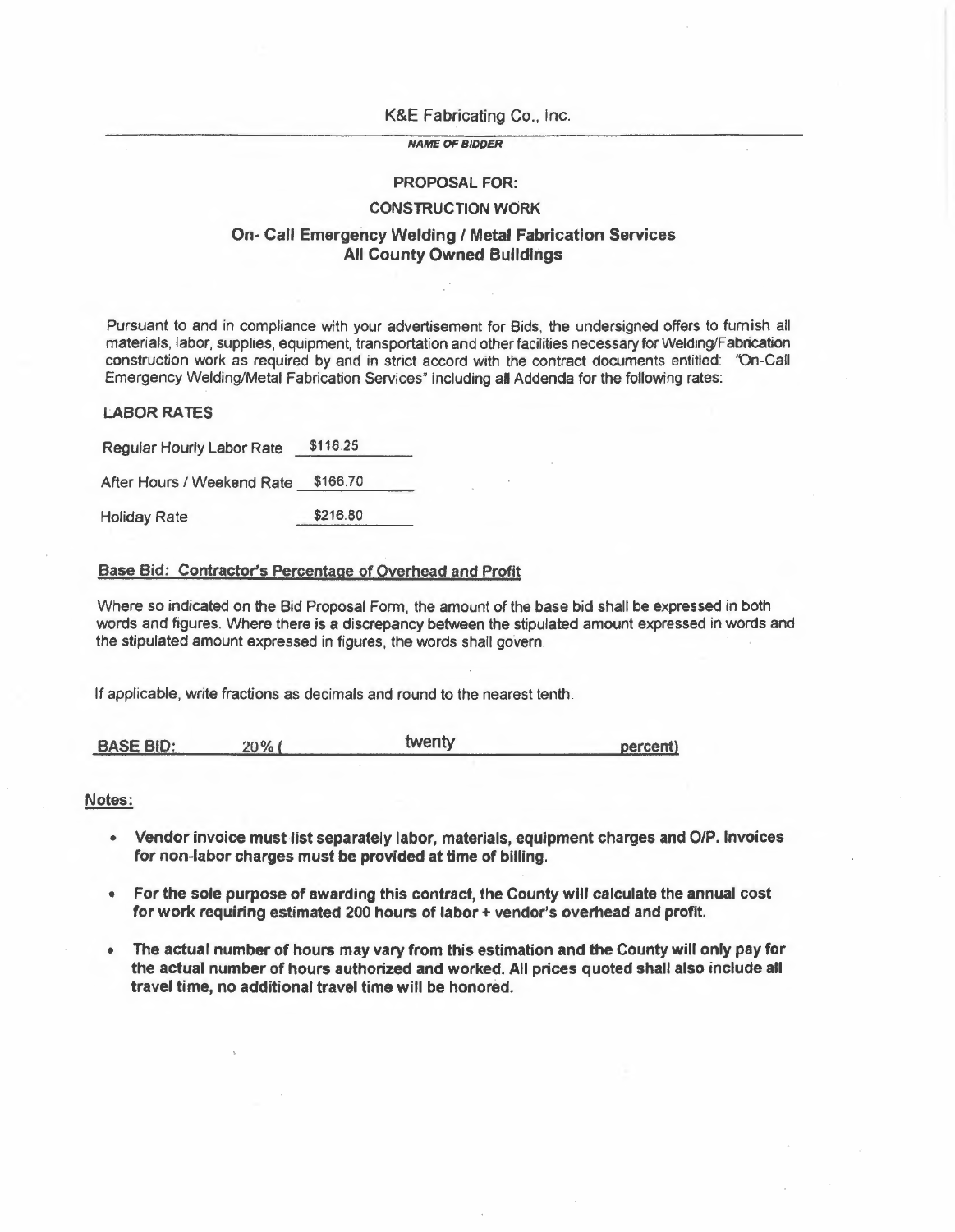#### **SECURITY**

#### **1.1 REFERENCE**

A. Documents affecting work of this section include but are not necessarily limited to the Agreement, the technical specifications sections and the project drawings.

## **1.2 RELATED SECTIONS**

A. All technical specification sections.

#### **1.3SUMMARY**

A This Work of this Contract may be performed at an Erie County secure detention or correctional facility.

B. Any reference to "Facility" shall mean a secure detention or correctional facility under Erie County jurisdiction.

C. Any reference to "Correction Officer" shall mean an Owner designated employee of the Facility, typically a corrections officer.

D. Any reference to "ID Officer'' shall mean an Owner designated employee of the Facility, typically a corrections identification officer.

E. Any reference to "Tool Security Officer" shall mean an Owner designated employee of the Facility, typically a corrections officer.

F. Any reference to "Security Officer" shall mean an Owner designated employee of the Facility, typically a corrections identification officer.

G. Any reference to "Captain" shall mean an Owner designated employee of the Facility, typically a corrections identification officer holding the rank of Captain.

H. Any reference to the "Contractor" shall mean Contractors, Sub-Contractors, and any/all of their employees.

I. Any persons other than a Contractor, such as suppliers and equipment manufacturers, must comply with the Facility's visitor regulations.

J. Contractors shall comply with and adhere to the Facility's security regulations and the requirements of this section.

K. Any Work actions that would constitute a breach of the Facility's security, in the opinion of the Owner or the Captain, must be addressed and resolved by the Contractor prior to the end of the Work day, to the satisfaction of the Captain.

# **1.4 SCHEDULING FOR CORRECTION OFFICER COVERAGE**

- A. Any time a Contractor is performing Work within the secure perimeter of the Facility, Correction Officer coverage must be provided as deemed appropriate by the Captain.
- B. Notify the Facility at least 24 hours in advance of each day's work activities, regarding the number of crews which will be working, including when and where they will be working.
- C. Any changes from the notified daily Work activities shall make the Contractor liable for any additional costs to the Owner for Correction Officer coverage resulting from these changes.

#### **1.5 SECURITY REGULATIONS**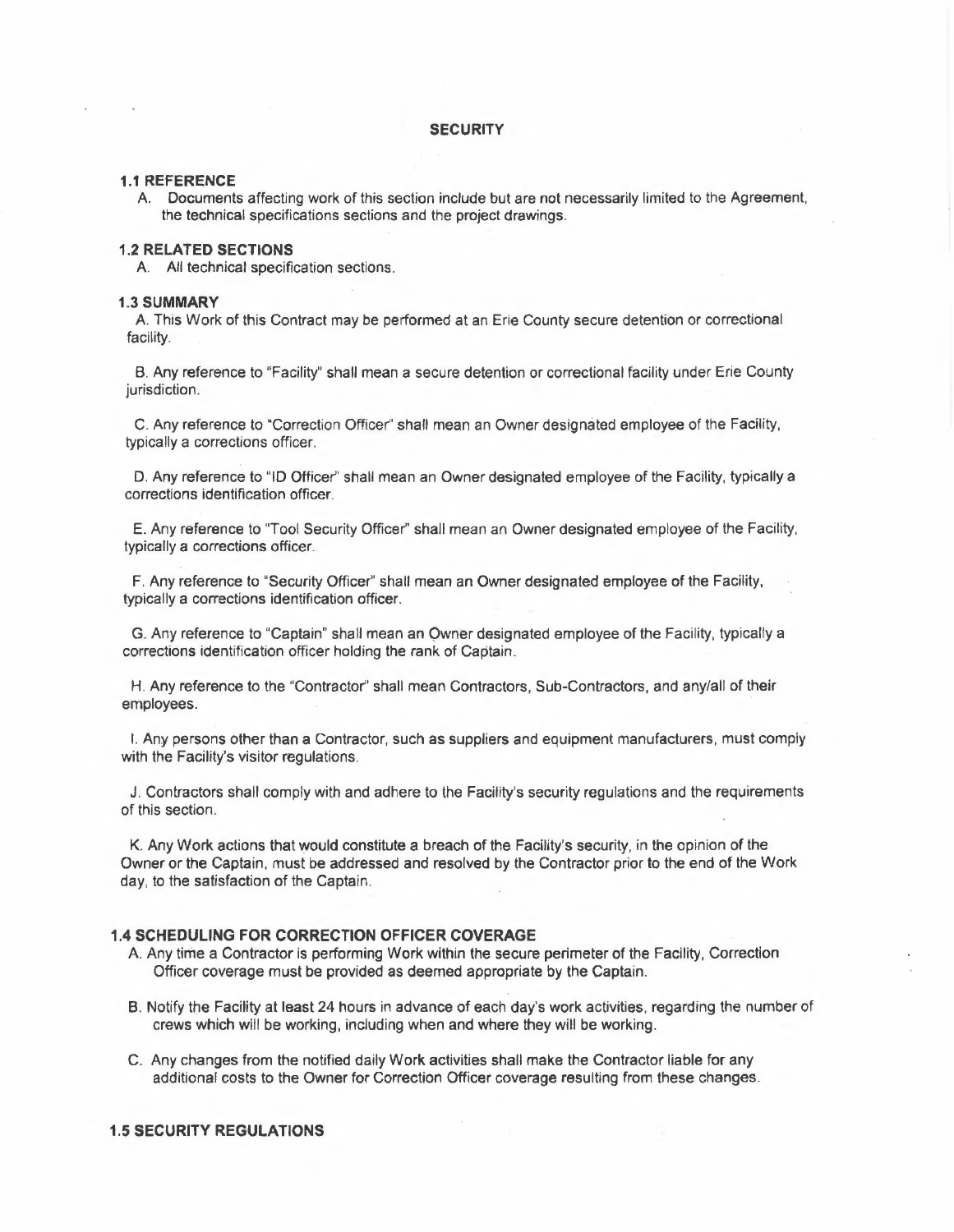### A. BACKGROUND CHECK:

The Work of this contract is being performed at a secure facility. As such, prior to entering the project site and the Facility. Contractor's and Sub-contractors' employees shall have a background check performed, without charge, by the Facility I.O. Officer.

Entry into the project site and Facility by the captioned persons shall be subject to the approval of the Erie County Sheriff's Office.

Anyone deemed inappropriate to enter the project site and Facility or to perform Work in a secure facility, by the Owner or by the Erie County Sheriff's Office, will not be allowed access to the project site and Facility.

Former inmates in the State correctional system, or any County, City, Federal jail, or lockup may not be permitted inside project site and Facility, unless reviewed and approved by the Captain, in consultation with the Facility Superintendent.

#### B. WORK HOURS:

The Contractor will have access to the site to the Work site, at minimum a full eight hours per day. Should the Contractor desire to in addition to the minimum eight hours, this shall be scheduled with the Facility.

The Contractor shall anticipate an additional one-hour total processing time to enter and exit the Facifity per day. The actual time when the Contractor (including truck drivers) may enter and exit the Facility will be established by the Facility.

Employees who are more than 15 minutes late for their scheduled entrance time may be denied entry, with exception of the Construction Superintendent and/or Project Manager.

Employees, other than approved Construction Superintendents, Project Managers and truck drivers will not be allowed to leave the Facility during the workday and will be required to bring their lunches and eat in the work areas.

# C. TOOL CHECK IN:

All of the Contractors' employees, tools, materials and vehicles entering a secured area must be checked in and out through an area designated by the Facility.

All Contractors working inside the Facility shall maintain inventories of all tools and other equipment. A copy of the inventory shall be forwarded to the Tool Security Officer. Contractors must notify the Tool Security Officer immediately if a tool is discovered missing.

#### D. IDENTIFICATION BADGES:

A photo identification badge may be furnished and maintained by the Facility for all Contractors' employees, including Sub-contractors' employees. Additionally, each person entering the Facility may be hand-stamped using the ultraviolet hand-stamping technique to aid in identifying people leaving the Facility.

#### E. ILLEGAL SUBSTANCES:

Alcoholic beverages or illegal drugs of any kind will not be allowed on Facility premises. Prescription medications must be brought to the attention of the Security Officer upon arrival. A single day supply of prescription medicine will be allowed into the Facility. Persons under the influence of illegal drugs or alcohol will not be allowed into the Facility. Persons under the influence of illegal drugs or alcohol will not be allowed into the Facility and may be permanently removed from the project.

F. **WEAPONS:**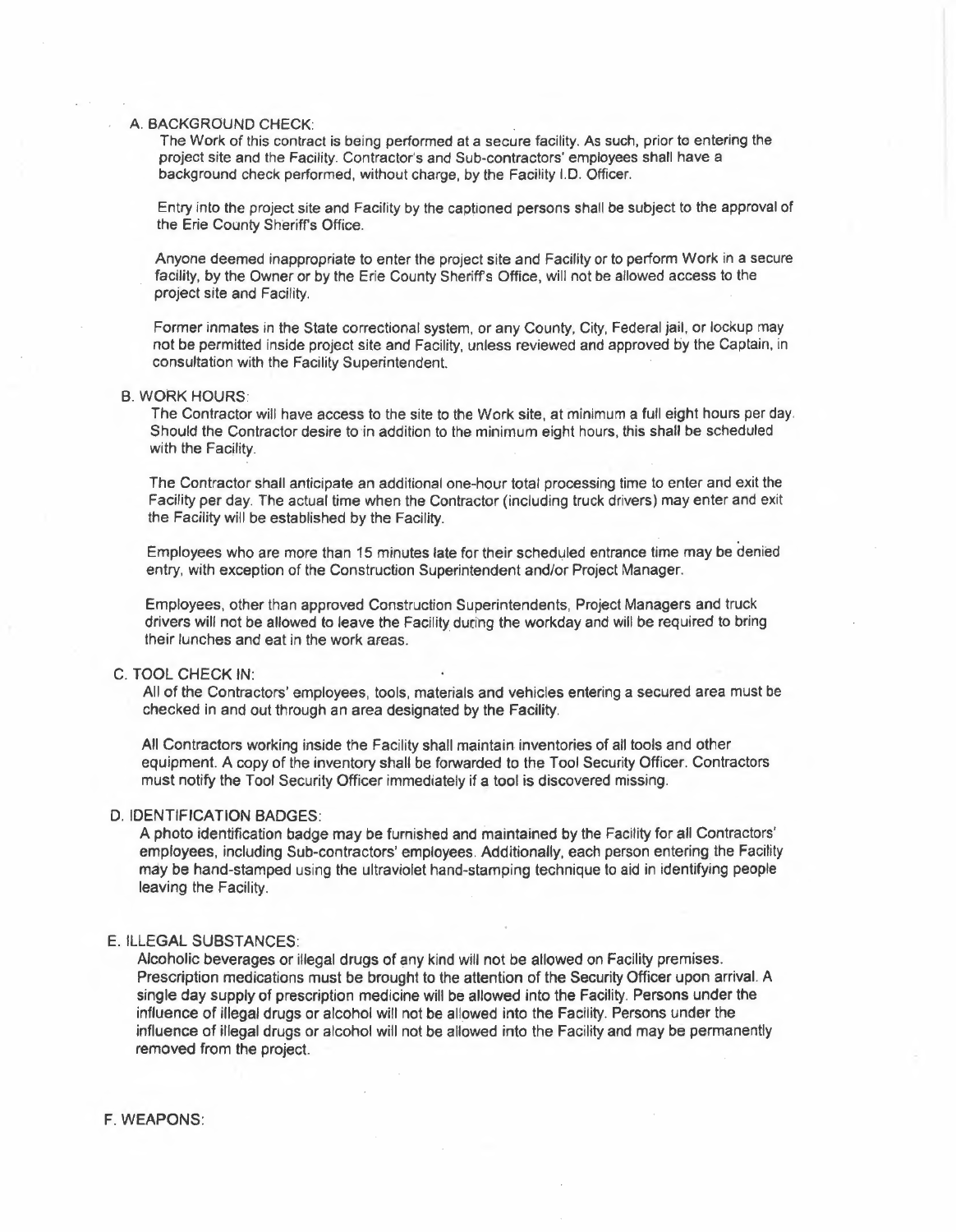Firearms, ammunition or other weapons (including mace or pepper spray) will not be allowed in the Facility at any time.

#### G. CONTACT WITH OCCUPANTS:

Contact, communication, or exchange of any article with Facility inmates is strictly prohibited. Any attempts by inmates to contact or communicate with contractors must be reported immediately to the Security Officer on Duty.

#### H. EMERGENCY SITUATIONS:

In the event of an emergency of any kind, which may interfere with the welfare or operation and security of the Facility or its personnel, the Facility reserves the right to stop Work for a period of time. During this period, Contractors shall remain in designated areas and shall follow directions of any Correction Officer (s) or Facility Employee(s) on duty.

## I. TOOLS AND TOOL **CLASSIFICATIONS:**

The Contractor shall check tools in out of the Facility and the Work area, through the Tool Security Officer, on a daily basis, The Contractor shall assume all responsibilities for tools checked in. Every tool checked in shall also be checked out on a daily **basis.** 

The Contractor shall store tools authorized as allowed in the Facility and the Work area in approved, locked toolboxes, where directed by the Owner, when not in use.

Certain extremely hazardous tools present a higher risk in a correctional facility setting and must be removed from the Facility daily. These extremely hazardous tools include the following:

- 1. Bolt Cutters
- 2. Locksmith tools
- 3. Powder-activated tools (e.g. ram set, Hilti, etc)
- 4. Pneumatic nailer.
- 5. Rescue saws (K-12 type, gasoline or electric)
- 6. Torches (all cutting-mixing gauges & torch heads).
- 7. Metal cutting blades and/or disc.
- 8.

The Tool Security Officer and the Captain will determine if any other tools brought into the Facility should be designated extremely hazardous. If any tool is designated as extremely hazardous, such tools may be required to be removed daily. These may include:

1. HEPA Masks, N-95 Masks, M-17 Protective Masks, self-contained breathing apparatus, respirators, and filters. All disposable respirator masks must be accounted for, inventoried and disposed of properly.

Blueprints are regarded as tools and should be handled accordingly. All blueprints are to be secured, accounted for and turned over to the Facility at the conclusion of the project.

Tool Removal from Work Area: All other tools (those not designated as extremely hazardous) must be removed from all Work areas on a daily basis. If such tools are stored on site, they shall be placed within designated secure storage containers, as directed by the project documents and by the Facility.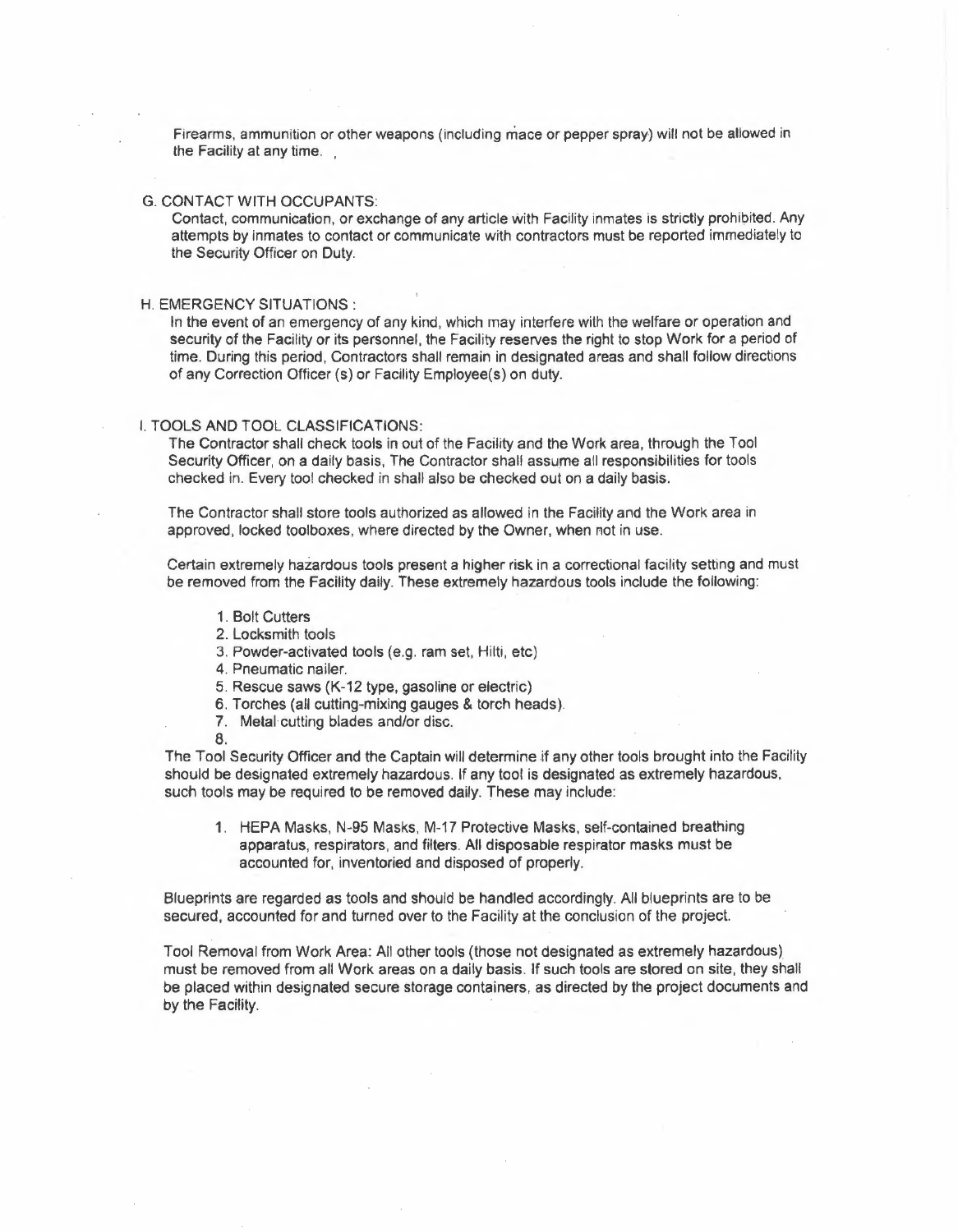#### J. CONSTRUCTION MATERIALS:

The Contractor shall check construction materials in and out (if appropriate) of the Facility and the Work area, through the Tool Security Officer, on a daily basis.

The Contractor shall assume all responsibilities *for* material checked in.

Unless approved otherwise by the Owner, all construction materials must be removed from all Work areas on a daily basis.

The Tool Security Officer and the Captain will determine if any construction materials brought into the Facility should be designated extremely hazardous. If any construction material is designated as extremely hazardous, such construction material (if not incorporated into the Work of the project) may be required to be removed daily.

# K. ELECTRONIC DEVICES:

## **Cell Phones:**

The possession of cell phones within the perimeter security fences is strictly prohibited.

The use of cell phones outside the perimeter fence is permitted.

#### **Radios:**

Radios require approval for use on Facility property by the Captain of Tool Security Officer for a specific task.

If approved, radios must be checked in and out of the Work area on a daily basis by the Tool Security Officer.

Radios must be removed from the Facility on a daily basis.

Radios cannot interfere, in any way, with Facility radio systems.

#### **Laptop Computers:**

Laptop computers (with or without modems) when necessary for the installation, maintenance, or repair of equipment will be considered for approval in Work areas.

Laptop computers shall be approved for use on Facility property by the Captain or Tool Security Officer.

Laptop computers must be removed from the Facility on a daily basis.

#### **Pagers:**

Only those pagers necessary for the Work of the Project will be considered for approval in Work areas.

Pagers shall be approved for use on Facilíty property by the Captain or Tool Security Officer.

If approved, pagers must be checked in and out of the Work area on a daily basis by the Tool Security Officer.

Pagers must be removed from the Facility on a daily basis.

#### **Cameras:**

Only those cameras necessary for the Work of the Project will be considered for approval in Work areas.

Cameras shall be approved for use on Facility property by the Captain or Tool Security Officer.

Cameras must be removed from the Facility on a daily basis.